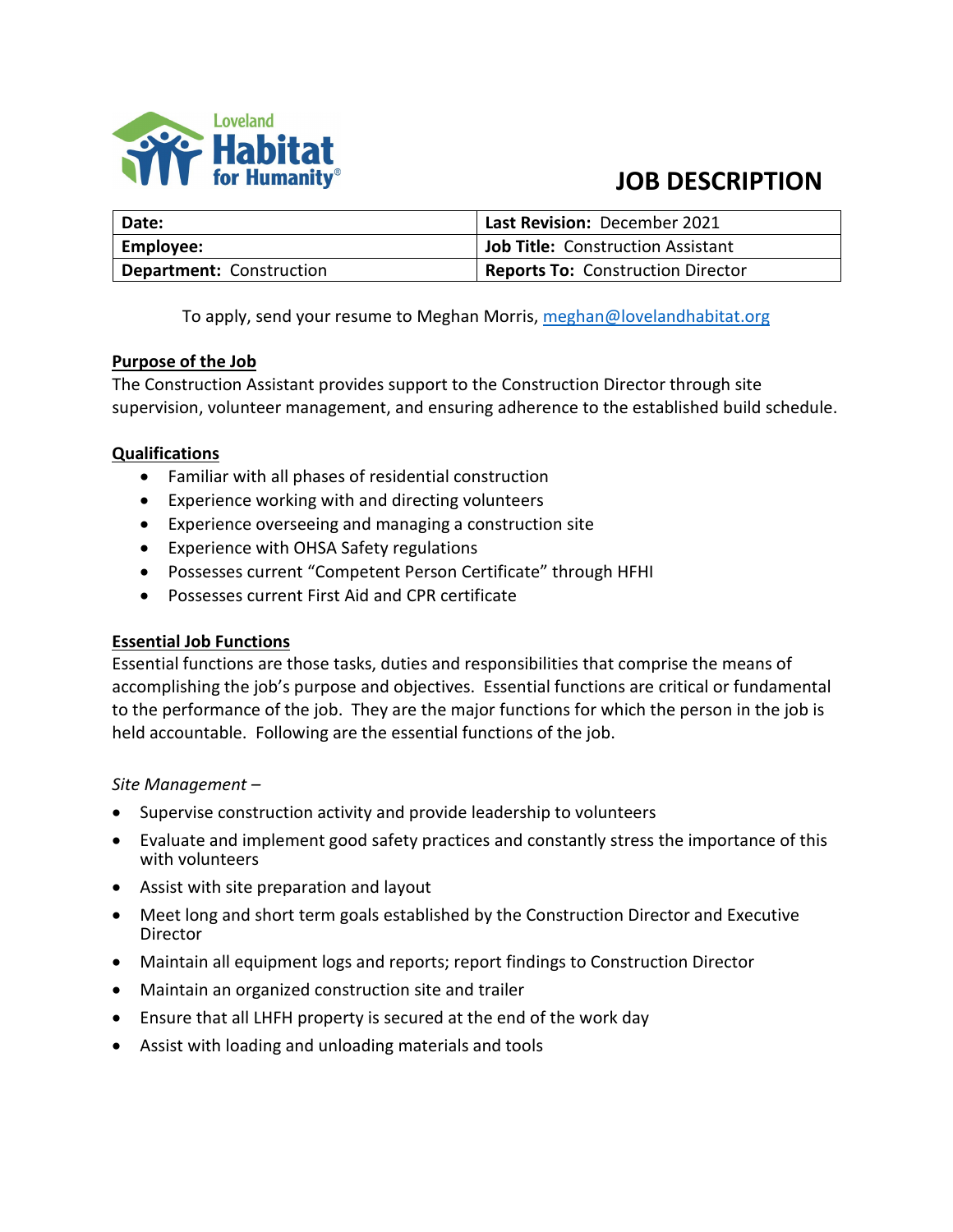*Volunteer Management –* 

- Ensure home owner's involvement in building homes is meaningful to them
- Create successful volunteers and help ensure that volunteers have a consistently good experience, thus motivating their return
- Provide presentation for volunteer orientation and safety
- Prepare and present monthly safety training to regular volunteers
- Ensure communication to volunteers are accurate and timely
- Ensure all volunteers follow all safety protocols
- Ensure all volunteer sign-in sheets, waivers, safety sheets are completed
- Identify volunteer jobs/needs not currently filled and communicate these needs to Construction Supervisor
- Train and instruct all volunteers on construction skills, equipment and safety
- Maintain all volunteer supplies (i.e. water, coffee, sugar, creamer, etc.)

Attend monthly staff meetings, organizational trainings, etc. Perform other related duties as assigned by Construction Director.

| <b>Overtime Status</b>              |                                   |
|-------------------------------------|-----------------------------------|
| Exempt (salaried – not eligible for | Non-exempt (hourly – eligible for |
| overtime)                           | overtime)                         |

| <b>Physical Requirements</b> |              |                        |         |                     |                           |          |  |
|------------------------------|--------------|------------------------|---------|---------------------|---------------------------|----------|--|
| General                      |              | <b>Number of Hours</b> |         |                     |                           |          |  |
| <b>Activity</b>              |              | $6-8$                  | $4 - 6$ | $2 - 4$             | $1 - 2$                   | $\leq 1$ |  |
|                              | Stand/Walk   | X                      |         |                     |                           |          |  |
|                              | Sit          |                        |         |                     |                           | X        |  |
|                              | <b>Drive</b> |                        |         |                     | X                         |          |  |
| <b>Motion</b>                |              | Up to 1/3 of time      |         | 1/3 or more of time |                           |          |  |
|                              | <b>Bend</b>  |                        |         |                     | X                         |          |  |
|                              | Squat        |                        |         | X                   |                           |          |  |
|                              | Crawl        |                        |         |                     | X                         |          |  |
|                              | Climb        |                        |         |                     | X                         |          |  |
|                              | Reach        |                        |         |                     | X                         |          |  |
|                              | Lift         |                        |         |                     | X                         |          |  |
|                              | Carry        |                        |         |                     | X                         |          |  |
|                              | Push         |                        |         | X                   |                           |          |  |
|                              | Pull         |                        |         |                     | X                         |          |  |
| Use of                       |              | <b>Gross Motor</b>     |         |                     | <b>Precise/Fine Motor</b> |          |  |
| Hands/Feet                   |              | <b>Function</b>        |         |                     | <b>Function</b>           |          |  |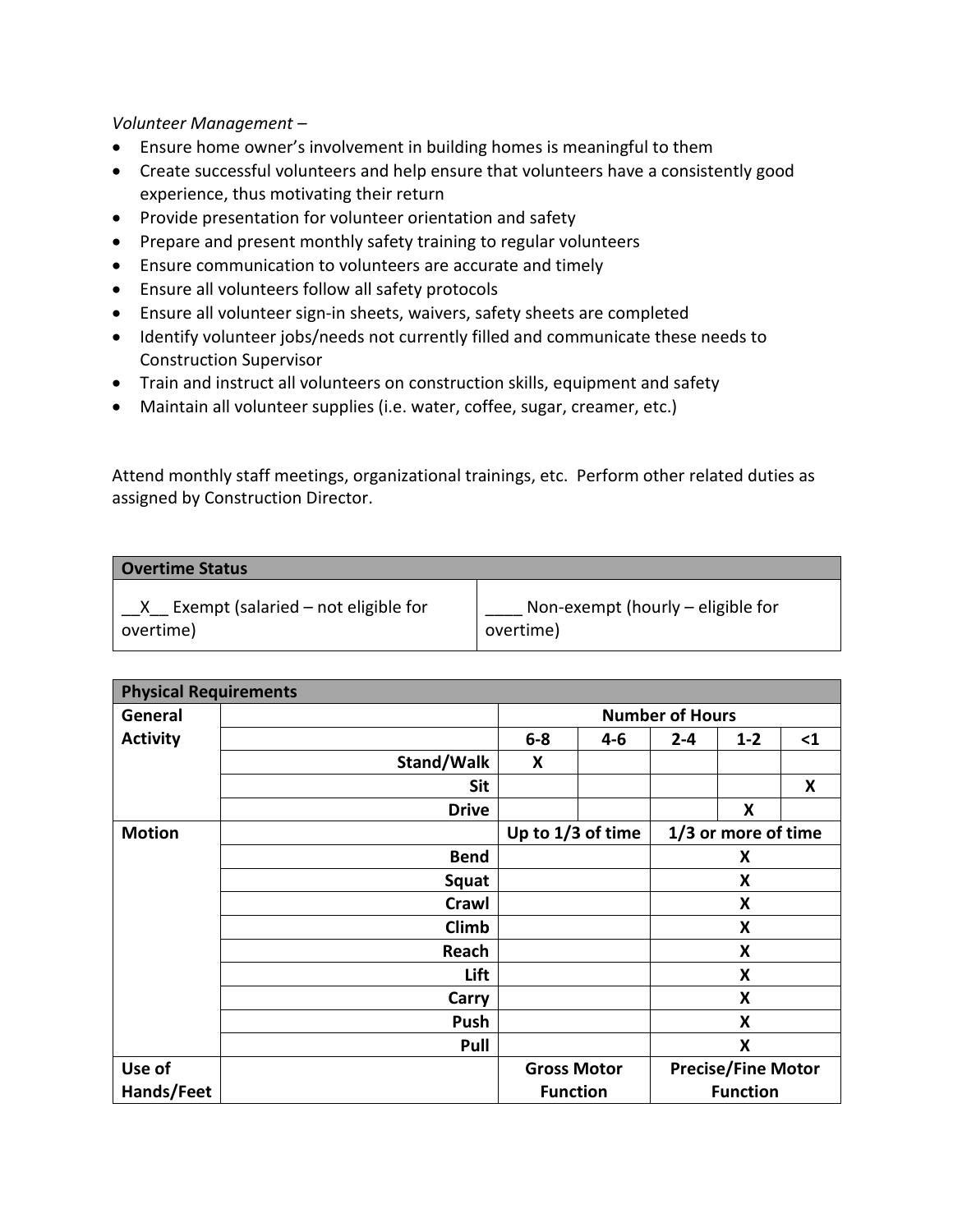|              | <b>Right Hand</b> | х                 | х                          |
|--------------|-------------------|-------------------|----------------------------|
|              | <b>Left Hand</b>  | X                 | Χ                          |
|              | <b>Right Foot</b> | х                 | x                          |
|              | <b>Left Foot</b>  | х                 | χ                          |
| Weight       |                   | Up to 1/3 of time | 1/3 or more of time        |
| lifted/force | Up to 10 lbs      |                   |                            |
| exerted      | Up to 25 lbs      |                   | х                          |
|              | Up to 50 lbs      |                   | х                          |
|              | Up to 100 lbs     |                   | <b>USE MECHANICAL HELP</b> |
|              | More than 100 lbs |                   | <b>USE MECHANICAL HELP</b> |

## **Mental and Emotional Requirements**

- \_\_X\_\_ Handles multiple priorities
- \_\_X\_\_ Independent discretion/decision making
- \_\_X\_\_ Makes decisions under pressure
- \_\_X\_\_ Manages anger/fear/hostility effectively and professionally
- X Manages stress appropriately
- \_\_X\_\_ Works alone effectively
- \_X\_ Works in close proximity to others and/or in a distracting environment
- \_\_X\_\_ Works with others effectively
	- X Maintains boundaries with customers, other staff members and families